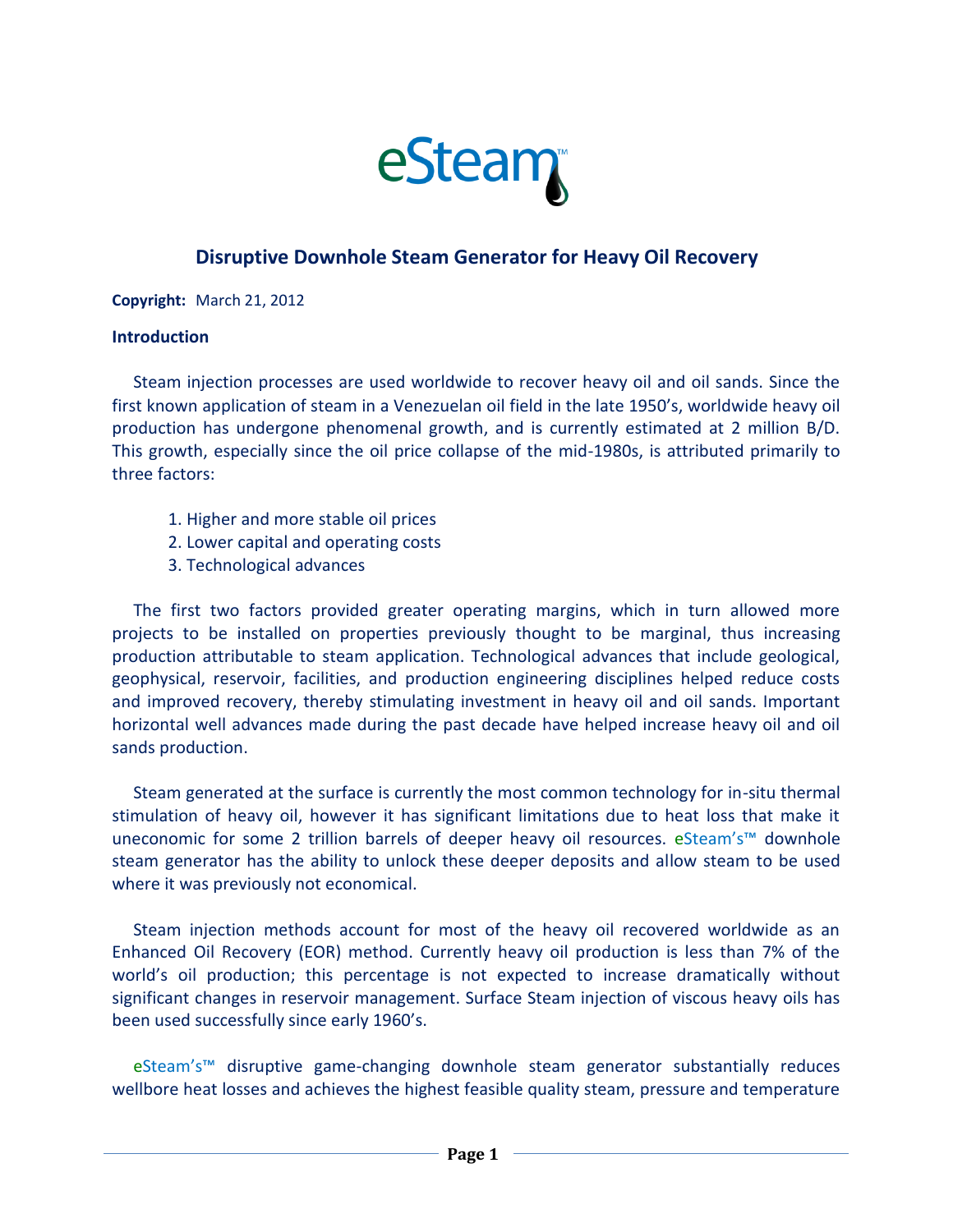in the reservoir. eSteam's™ unique, innovative methodology attains enhanced heat efficiency for less energy resulting in more oil production at a faster rate for a lower cost of steam.

eSteam's™ benefits compared to conventional OTSG surface steam injection are:

- Better economics based on lower:
	- ➢ Steam-to-oil ratio
	- ➢ Produced-water treatment costs
	- $\triangleright$  Capital cost of surface facilities
	- $\triangleright$  Operating and lifting costs
- Significantly improves mobility-ratios
- Decreases the amount of steam injected into the reservoir
- Superior steam distribution at the reservoir interval improves sweep efficiency
- Delivers high-quality steam to reservoirs below 2,500 ft. with no depth limitation
- Mobile, scalable zero emissions heater
- No moving equipment in the wellbore

Downhole steam generator development activities began with the Department of Energy program carried out at Sandia National Laboratories, Albuquerque, New Mexico. This was followed by an objective of commercializing the development work from Sandia for future extractive methods for heavy oil.

In 1982, the Department of Energy (DOE) and Sandia National Laboratories (Sandia) began a downhole steam generator project known as "Project Deep Steam". This project was based on the premise that significant reserves of heavy oil, worldwide, were beyond the reach of surface generated steam, i.e. heat losses to deep formations were too great to provide any effective stimulation at a depth set at around 2500 feet. In order to achieve the goal of steam delivery to deep formations, an initiative was taken to improve or develop new injection string to minimize heat loss and the other to design and demonstrate the operation of a device, which would generate steam in the wellbore at the depth of the formation. In 1976, the DOE funded Sandia \$26 million budget over six (6) years. In carrying out this mission, Sandia initiated an in-house effort for the downhole steam generator development. In 1982, the DOE and Sandia began a field development test in the City of Long Beach to place two direct contacts, high-pressure combustors in the Wilmington Oil Field. The field test was burdened with limited success.

Sandia's downhole steam generator had several customary objectives such as reliability, feasibility, and minimum environmental impact. A criterion was established that all assemblies could not exceed 4.5 inches in diameter. This figure was consistent with the inner diameter plus fishing margin for a 7-inch casing. In order to achieve firing rates of significant magnitude, it was necessary to carry out the combustion process at high pressure. Sufficient surface for efficient heat transfer was a major objective.

eSteam's™ downhole steam generator met all of Sandia's objectives and more. Therefore,